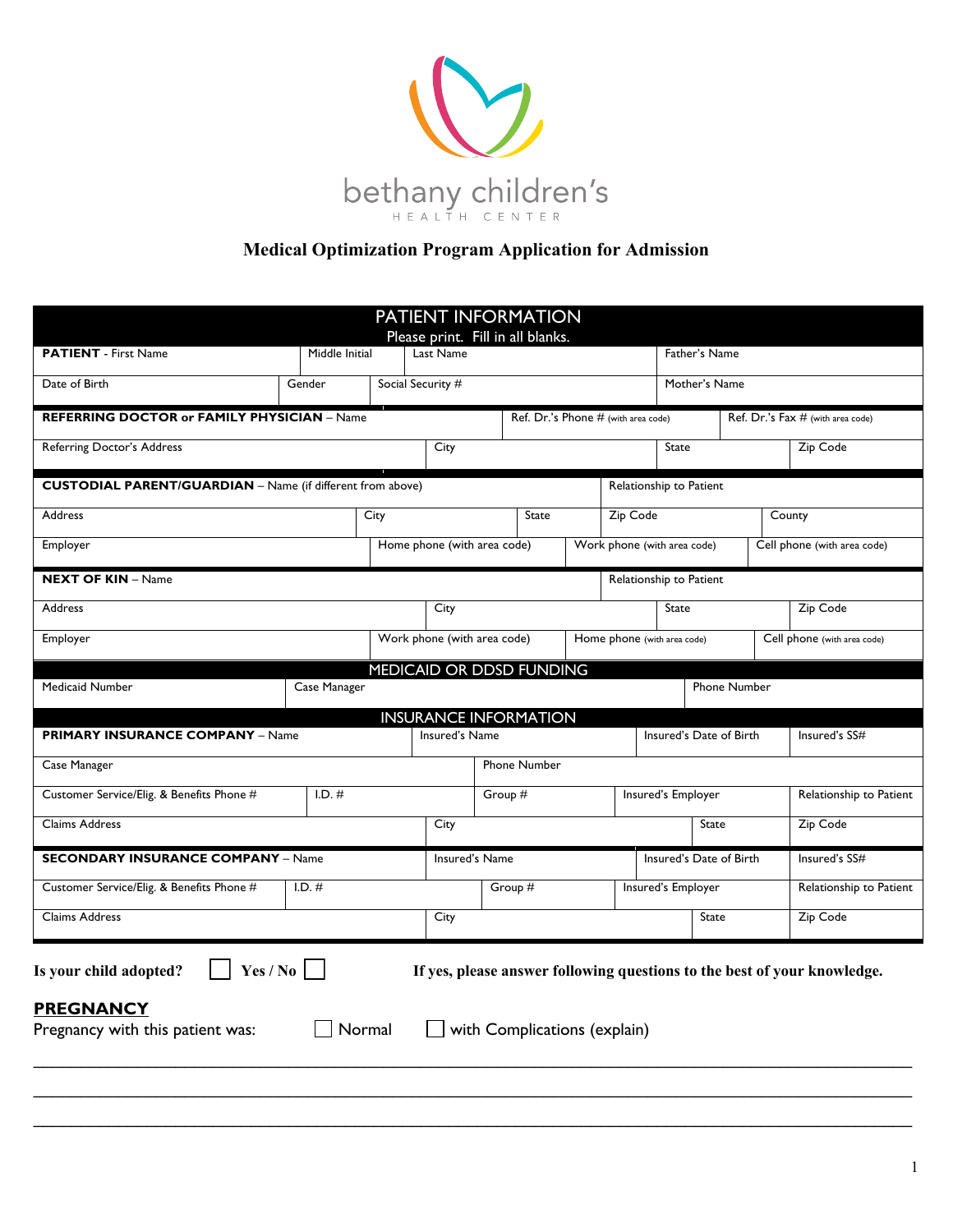### **FAMILY HISTORY**

Any medical conditions that are in the family? (asthma, ADHD, heart disease, seizures,)

 $\_$  , and the set of the set of the set of the set of the set of the set of the set of the set of the set of the set of the set of the set of the set of the set of the set of the set of the set of the set of the set of th

 $\_$  , and the set of the set of the set of the set of the set of the set of the set of the set of the set of the set of the set of the set of the set of the set of the set of the set of the set of the set of the set of th

 $\_$  , and the set of the set of the set of the set of the set of the set of the set of the set of the set of the set of the set of the set of the set of the set of the set of the set of the set of the set of the set of th

 $\_$  , and the set of the set of the set of the set of the set of the set of the set of the set of the set of the set of the set of the set of the set of the set of the set of the set of the set of the set of the set of th

 $\mathcal{L}_\mathcal{L} = \{ \mathcal{L}_\mathcal{L} = \{ \mathcal{L}_\mathcal{L} = \{ \mathcal{L}_\mathcal{L} = \{ \mathcal{L}_\mathcal{L} = \{ \mathcal{L}_\mathcal{L} = \{ \mathcal{L}_\mathcal{L} = \{ \mathcal{L}_\mathcal{L} = \{ \mathcal{L}_\mathcal{L} = \{ \mathcal{L}_\mathcal{L} = \{ \mathcal{L}_\mathcal{L} = \{ \mathcal{L}_\mathcal{L} = \{ \mathcal{L}_\mathcal{L} = \{ \mathcal{L}_\mathcal{L} = \{ \mathcal{L}_\mathcal{$ 

 $\mathcal{L}_\mathcal{L} = \mathcal{L}_\mathcal{L} = \mathcal{L}_\mathcal{L} = \mathcal{L}_\mathcal{L} = \mathcal{L}_\mathcal{L} = \mathcal{L}_\mathcal{L} = \mathcal{L}_\mathcal{L} = \mathcal{L}_\mathcal{L} = \mathcal{L}_\mathcal{L} = \mathcal{L}_\mathcal{L} = \mathcal{L}_\mathcal{L} = \mathcal{L}_\mathcal{L} = \mathcal{L}_\mathcal{L} = \mathcal{L}_\mathcal{L} = \mathcal{L}_\mathcal{L} = \mathcal{L}_\mathcal{L} = \mathcal{L}_\mathcal{L}$  $\mathcal{L}_\mathcal{L} = \{ \mathcal{L}_\mathcal{L} = \{ \mathcal{L}_\mathcal{L} = \{ \mathcal{L}_\mathcal{L} = \{ \mathcal{L}_\mathcal{L} = \{ \mathcal{L}_\mathcal{L} = \{ \mathcal{L}_\mathcal{L} = \{ \mathcal{L}_\mathcal{L} = \{ \mathcal{L}_\mathcal{L} = \{ \mathcal{L}_\mathcal{L} = \{ \mathcal{L}_\mathcal{L} = \{ \mathcal{L}_\mathcal{L} = \{ \mathcal{L}_\mathcal{L} = \{ \mathcal{L}_\mathcal{L} = \{ \mathcal{L}_\mathcal{$ 

 $\_$  $\_$  , and the set of the set of the set of the set of the set of the set of the set of the set of the set of the set of the set of the set of the set of the set of the set of the set of the set of the set of the set of th  $\mathcal{L}_\text{max} = \mathcal{L}_\text{max} = \mathcal{L}_\text{max} = \mathcal{L}_\text{max} = \mathcal{L}_\text{max} = \mathcal{L}_\text{max} = \mathcal{L}_\text{max} = \mathcal{L}_\text{max} = \mathcal{L}_\text{max} = \mathcal{L}_\text{max} = \mathcal{L}_\text{max} = \mathcal{L}_\text{max} = \mathcal{L}_\text{max} = \mathcal{L}_\text{max} = \mathcal{L}_\text{max} = \mathcal{L}_\text{max} = \mathcal{L}_\text{max} = \mathcal{L}_\text{max} = \mathcal{$ 

Who lives in the home with the patient currently?

Who is the primary caregiver for your child?

#### **MEDICAL HISTORY:**

Current diagnosis/new problems or concerns: \_\_\_\_\_\_\_\_\_\_\_\_\_\_\_\_\_\_\_\_\_\_\_\_\_\_\_\_\_\_\_\_\_\_\_\_\_\_\_\_\_\_\_\_\_\_\_\_\_\_\_\_\_\_\_\_\_\_

Please list all medical specialists that your child currently sees and last visit

date:

#### **Current medications-please bring you child's current medications at the time of admission:**

| Medication   | Dose            | Route | Time given/frequency |
|--------------|-----------------|-------|----------------------|
| (ex:) Keppra | 5 <sub>mg</sub> | Gtube | 8 am and 8 pm        |
|              |                 |       |                      |
|              |                 |       |                      |
|              |                 |       |                      |
|              |                 |       |                      |
|              |                 |       |                      |
|              |                 |       |                      |
|              |                 |       |                      |
|              |                 |       |                      |

**Home Pharmacy: Name \_\_\_\_\_\_\_\_\_\_\_\_\_\_\_\_\_\_\_\_\_\_\_\_\_\_\_\_\_\_\_\_\_\_Phone Number\_\_\_\_\_\_\_\_\_\_\_\_\_\_\_\_\_\_\_\_\_\_\_\_\_\_\_\_\_\_**

## **Respiratory medications-please bring your child's current respiratory medications at the time of admission.**

| Medication      | Dose       | Route    | Time given/frequency: |
|-----------------|------------|----------|-----------------------|
| (ex:) Albuterol | I wo putts | By mouth | As needed             |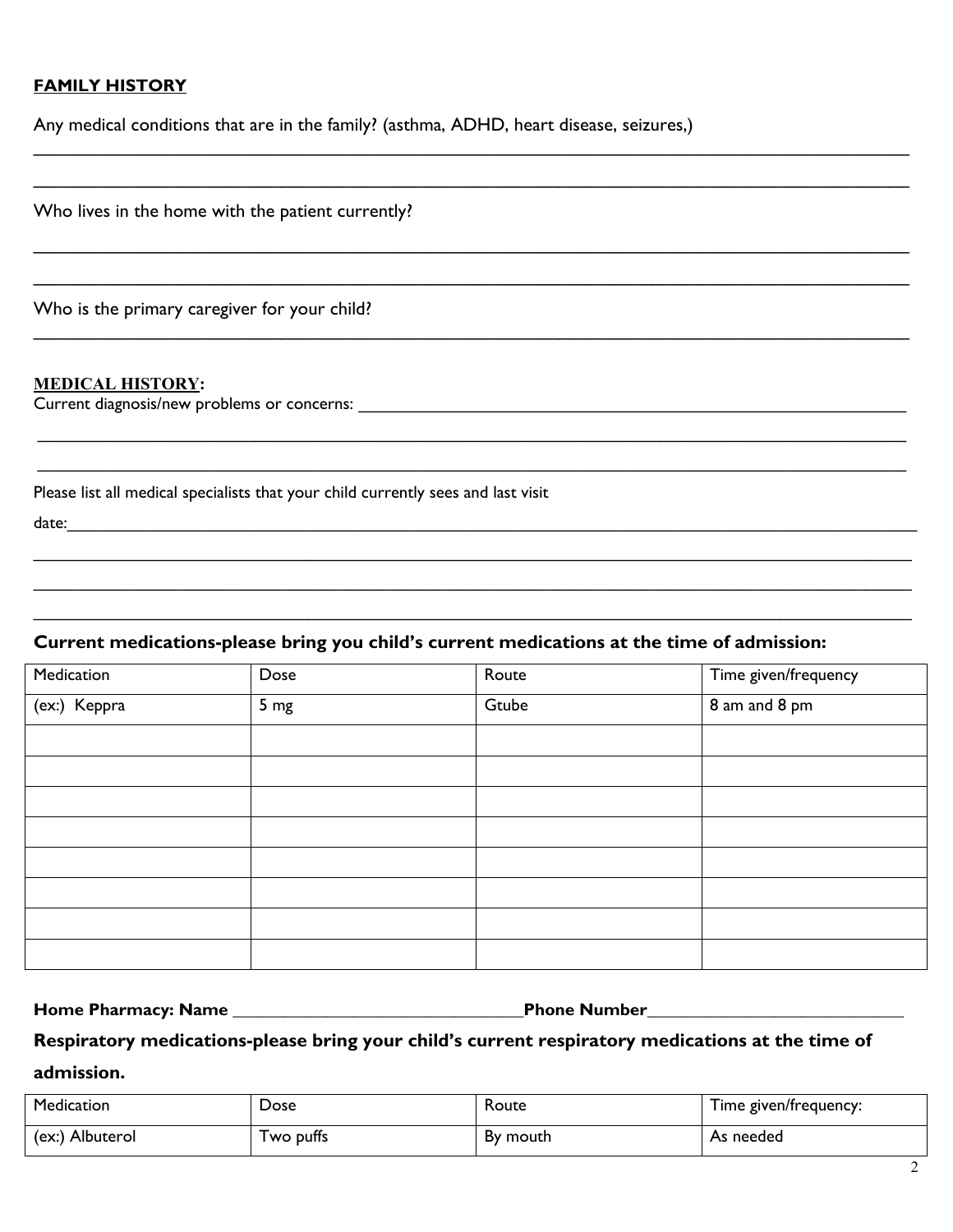| $\begin{tabular}{ccccc} \multicolumn{2}{c }{\textbf{--}} & \multicolumn{2}{c }{\textbf{--}}\\ \multicolumn{2}{c }{\textbf{--}} & \multicolumn{2}{c }{\textbf{--}}\\ \multicolumn{2}{c }{\textbf{--}} & \multicolumn{2}{c }{\textbf{--}}\\ \multicolumn{2}{c }{\textbf{--}} & \multicolumn{2}{c }{\textbf{--}}\\ \multicolumn{2}{c }{\textbf{--}} & \multicolumn{2}{c }{\textbf{--}}\\ \multicolumn{2}{c }{\textbf{--}} & \multicolumn{2}{c }{\textbf{--}}\\ \multicolumn{2}{$ | the contract of the contract of |  |
|-------------------------------------------------------------------------------------------------------------------------------------------------------------------------------------------------------------------------------------------------------------------------------------------------------------------------------------------------------------------------------------------------------------------------------------------------------------------------------|---------------------------------|--|
|                                                                                                                                                                                                                                                                                                                                                                                                                                                                               |                                 |  |
|                                                                                                                                                                                                                                                                                                                                                                                                                                                                               |                                 |  |

# Airway clearance:

| Treatment                                           | Frequency                                                                                                                                           | Other                                                                                                                                      |
|-----------------------------------------------------|-----------------------------------------------------------------------------------------------------------------------------------------------------|--------------------------------------------------------------------------------------------------------------------------------------------|
| (ex) Vest treatment                                 | Twice a day                                                                                                                                         | 15 minutes                                                                                                                                 |
|                                                     |                                                                                                                                                     |                                                                                                                                            |
|                                                     |                                                                                                                                                     |                                                                                                                                            |
|                                                     |                                                                                                                                                     |                                                                                                                                            |
|                                                     |                                                                                                                                                     |                                                                                                                                            |
|                                                     |                                                                                                                                                     |                                                                                                                                            |
|                                                     |                                                                                                                                                     |                                                                                                                                            |
|                                                     |                                                                                                                                                     |                                                                                                                                            |
|                                                     |                                                                                                                                                     |                                                                                                                                            |
|                                                     |                                                                                                                                                     |                                                                                                                                            |
|                                                     |                                                                                                                                                     |                                                                                                                                            |
|                                                     |                                                                                                                                                     |                                                                                                                                            |
|                                                     | <b>EDUCATION HISTORY - ATTACH COPY OF CURRENT IEP (Individual Education Plan)</b><br>Is your child currently attending school? $\Box$ Yes $\Box$ No | Has your child been evaluated for or placed in any special classes (i.e., lab tutoring, remedial instructions, etc.)? $\Box$ Yes $\Box$ No |
|                                                     | Has your child had a Visual Screening? $\Box$ Yes $\Box$ No                                                                                         |                                                                                                                                            |
| Has your child had a Hearing Screening?<br>Results: | $Yes \Box$ No<br>$\mathcal{L}^{\mathcal{A}}$                                                                                                        |                                                                                                                                            |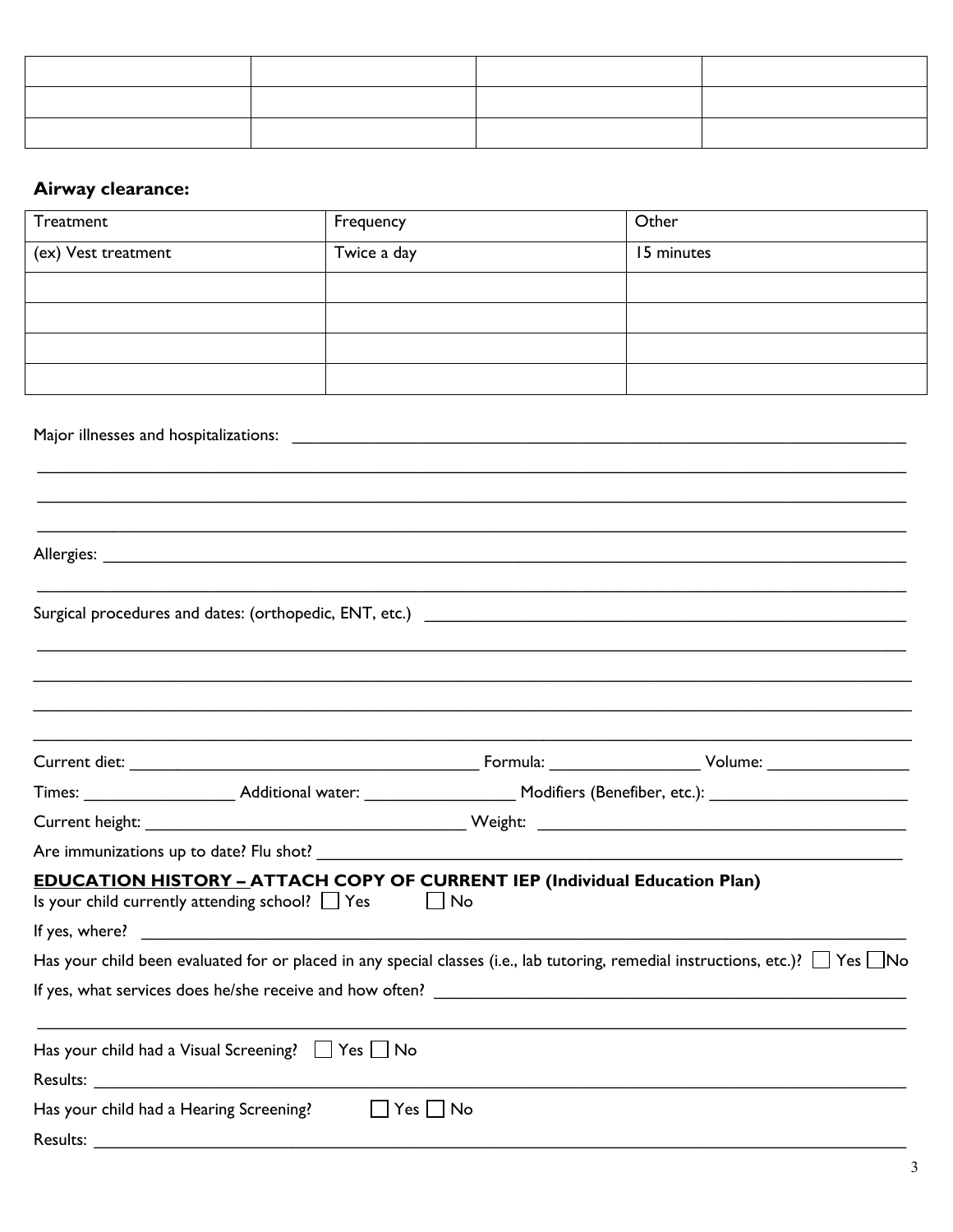## **REHABILITATION HISTORY- ATTACH A COPY OF CURRENT OUTPATIENT THERAPIES GOALS, EVALUATIONS AND PLAN OF CARE**

Has your child previously **received therapy**?  $\Box$  Yes  $\Box$  No

|  |  |  |  | If yes, please provide the following information, beginning with the most recent: |  |
|--|--|--|--|-----------------------------------------------------------------------------------|--|
|  |  |  |  |                                                                                   |  |

| <b>Dates Attended</b> | <b>Location of</b><br><b>Treatment</b> | <b>Therapy Type</b><br>PT, OT, ST, MT<br>Physical Therapy (PT)<br>Occupational Therapy (OT)<br>Speech Therapy (ST)<br>Music Therapy (MT) | Therapist and<br>Telephone # | <b>Frequency of</b><br><b>Treatment</b> |
|-----------------------|----------------------------------------|------------------------------------------------------------------------------------------------------------------------------------------|------------------------------|-----------------------------------------|
| to                    |                                        |                                                                                                                                          |                              |                                         |
| to                    |                                        |                                                                                                                                          |                              |                                         |
| to                    |                                        |                                                                                                                                          |                              |                                         |
| to                    |                                        |                                                                                                                                          |                              |                                         |
| to                    |                                        |                                                                                                                                          |                              |                                         |

 $\mathcal{L}_\mathcal{L} = \mathcal{L}_\mathcal{L} = \mathcal{L}_\mathcal{L} = \mathcal{L}_\mathcal{L} = \mathcal{L}_\mathcal{L} = \mathcal{L}_\mathcal{L} = \mathcal{L}_\mathcal{L} = \mathcal{L}_\mathcal{L} = \mathcal{L}_\mathcal{L} = \mathcal{L}_\mathcal{L} = \mathcal{L}_\mathcal{L} = \mathcal{L}_\mathcal{L} = \mathcal{L}_\mathcal{L} = \mathcal{L}_\mathcal{L} = \mathcal{L}_\mathcal{L} = \mathcal{L}_\mathcal{L} = \mathcal{L}_\mathcal{L}$ 

 $\mathcal{L}_\mathcal{L} = \{ \mathcal{L}_\mathcal{L} = \{ \mathcal{L}_\mathcal{L} = \{ \mathcal{L}_\mathcal{L} = \{ \mathcal{L}_\mathcal{L} = \{ \mathcal{L}_\mathcal{L} = \{ \mathcal{L}_\mathcal{L} = \{ \mathcal{L}_\mathcal{L} = \{ \mathcal{L}_\mathcal{L} = \{ \mathcal{L}_\mathcal{L} = \{ \mathcal{L}_\mathcal{L} = \{ \mathcal{L}_\mathcal{L} = \{ \mathcal{L}_\mathcal{L} = \{ \mathcal{L}_\mathcal{L} = \{ \mathcal{L}_\mathcal{$  $\mathcal{L}_\mathcal{L} = \mathcal{L}_\mathcal{L} = \mathcal{L}_\mathcal{L} = \mathcal{L}_\mathcal{L} = \mathcal{L}_\mathcal{L} = \mathcal{L}_\mathcal{L} = \mathcal{L}_\mathcal{L} = \mathcal{L}_\mathcal{L} = \mathcal{L}_\mathcal{L} = \mathcal{L}_\mathcal{L} = \mathcal{L}_\mathcal{L} = \mathcal{L}_\mathcal{L} = \mathcal{L}_\mathcal{L} = \mathcal{L}_\mathcal{L} = \mathcal{L}_\mathcal{L} = \mathcal{L}_\mathcal{L} = \mathcal{L}_\mathcal{L}$ 

Is your child currently using any adaptive equipment?  $Yes \tNo$  If yes, check all that apply

| Wheelchair<br><b>Stander</b><br>Splints/Braces<br><b>Switches</b><br>Communication device<br>Feeding equipment | Walker<br>Positioning equipment<br><b>Glasses</b><br>Hearing aide<br>Speaking valve<br>Bathing equipment |
|----------------------------------------------------------------------------------------------------------------|----------------------------------------------------------------------------------------------------------|
|                                                                                                                |                                                                                                          |

 $\Box$  Other, (specialty bed, etc)

Does your child have special transportation needs? (medical transport, medical car

seat,etc.)\_\_\_\_\_\_\_\_\_\_\_\_\_\_\_\_\_\_\_\_\_\_\_\_\_\_\_\_\_\_\_\_\_\_\_\_\_\_\_\_\_\_\_\_\_\_\_\_\_\_\_\_\_\_\_\_\_\_\_\_\_\_\_\_\_\_\_\_\_\_\_\_\_\_\_\_\_\_\_\_\_\_\_\_\_\_

What are your child's current functional abilities? \_\_\_\_\_\_\_\_\_\_\_\_\_\_\_\_\_\_\_\_\_\_\_\_\_\_\_\_\_\_\_\_\_\_\_\_\_\_\_\_\_\_\_\_\_\_\_\_\_\_\_\_\_\_\_

What are your child's current functional limitations?

Please mark all of the following that your child is able to perform at this time:

| head control            | standing                        |
|-------------------------|---------------------------------|
| rolling                 | cruising                        |
| sitting with support    | $\perp$ walking with assistance |
| sitting without support | walking without assistance      |
| crawling                | eating by mouth                 |